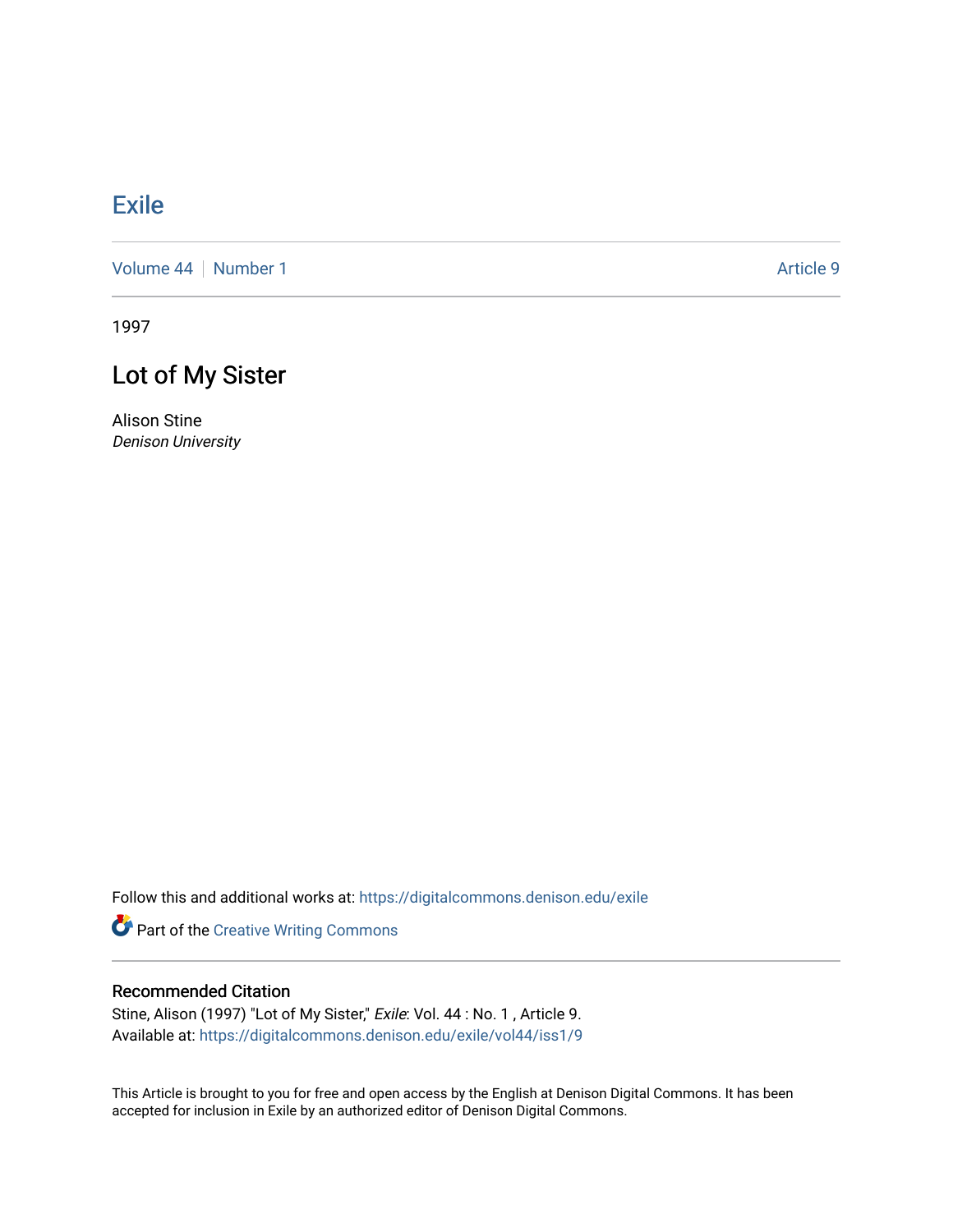#### exile

## **Lot of My Sister**

#### I.

The only prostitute I ever met

sat on a black bench and offered to share her bread with me.

She was not that pretty,

but the bread was warm

and I was cold

and did not want to offend her long, thin fingers,

silver ringed, palely stripping off skin of a French loaf, white flesh sacrifice. She chewed with her mouth shut and her head

down,

a stoplight, a blood circlet on the back of her neck,

watching her feet, maybe,

watching the cars slow at the curb, listening to the clang of a garbage **trunk,**  the streetlights buzz blue and come on,

I don 't know.

I asked if she was waiting for a ride.

She said, "It's waiting for me."

#### 2.

I am such a bad daughter.

I know exactly what dishes I will take,

how many spoons are in the attic box,

sleeping inside each other's spine,

reflecting the incestuous union of back into mirrored,

glistening back.

I have even tried the ancient ring on my finger,

and yes, it fits, and yes,

where it was,

I feel a pressure,

a naked heaviness tattooed on my skin: inheritance.